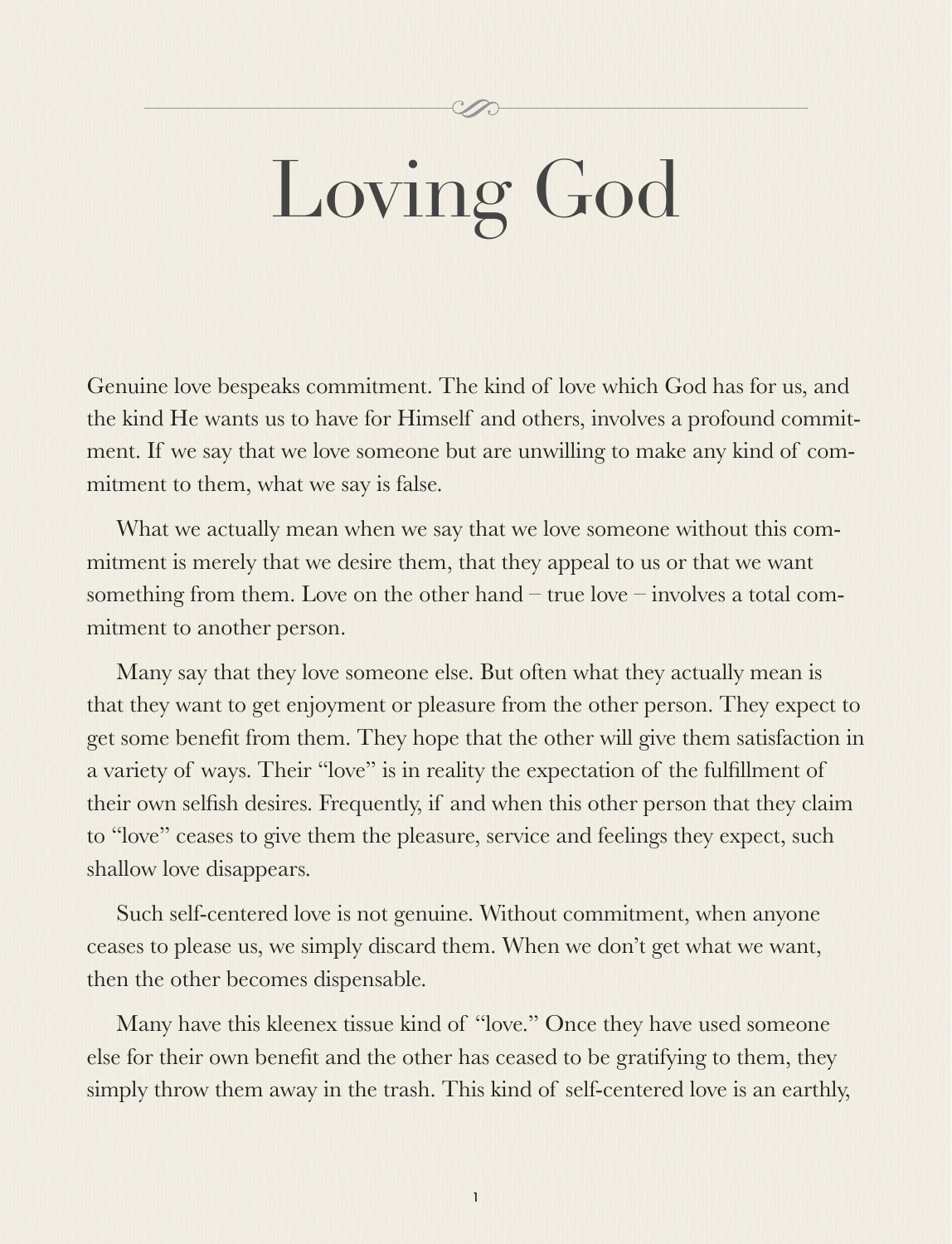natural, human variety. It does not last through much difficulty and does not really satisfy the human heart. It is a vain illusion which many chase to their own hurt.

God's kind of love, on the other hand, is based on commitment. This fact is illustrated for us by His thoughts concerning marriage. In God's sight a marriage between a man and woman involves the making of a binding covenant (Mal 2:14).

Without this covenant, intimate relationships between men and women are forbidden and are considered to be sin. From our previous discussion, it becomes clear that "sin" is a very appropriate word to describe such selfish "love."

The only difference between fornication and the marriage act is that marriage includes a life commitment. It is God's plan that before two individuals take so much from each other and share themselves with each other so intimately, they must make a commitment – a deep, lifelong, bottom-of-the-heart commitment – to one another.

This means that they agree to love one another, to stick with one another through thick and thin and to serve one another in all situations. The marriage covenant is meant to be completely binding as long as both parties live. As we have seen, without such a commitment what we have is not real love at all but simply selfish desire.

So we have clearly elucidated for us here the fact that when God through His holy word speaks to us about the subject of love, He is not simply speaking about warm, cozy or even romantic feelings but about something which involves a commitment on our part to someone. Covenant is the underpinning of true love.

### THE LOVE OF GOD

The fact is that God has already made a deep, eternal commitment to those who believe in Him. This commitment of His is inalterable. His love is both deep and irrevocable.

Why is this important? Knowing that such a commitment exists on the part of God and that it is eternal, solid and without change, gives us security. When we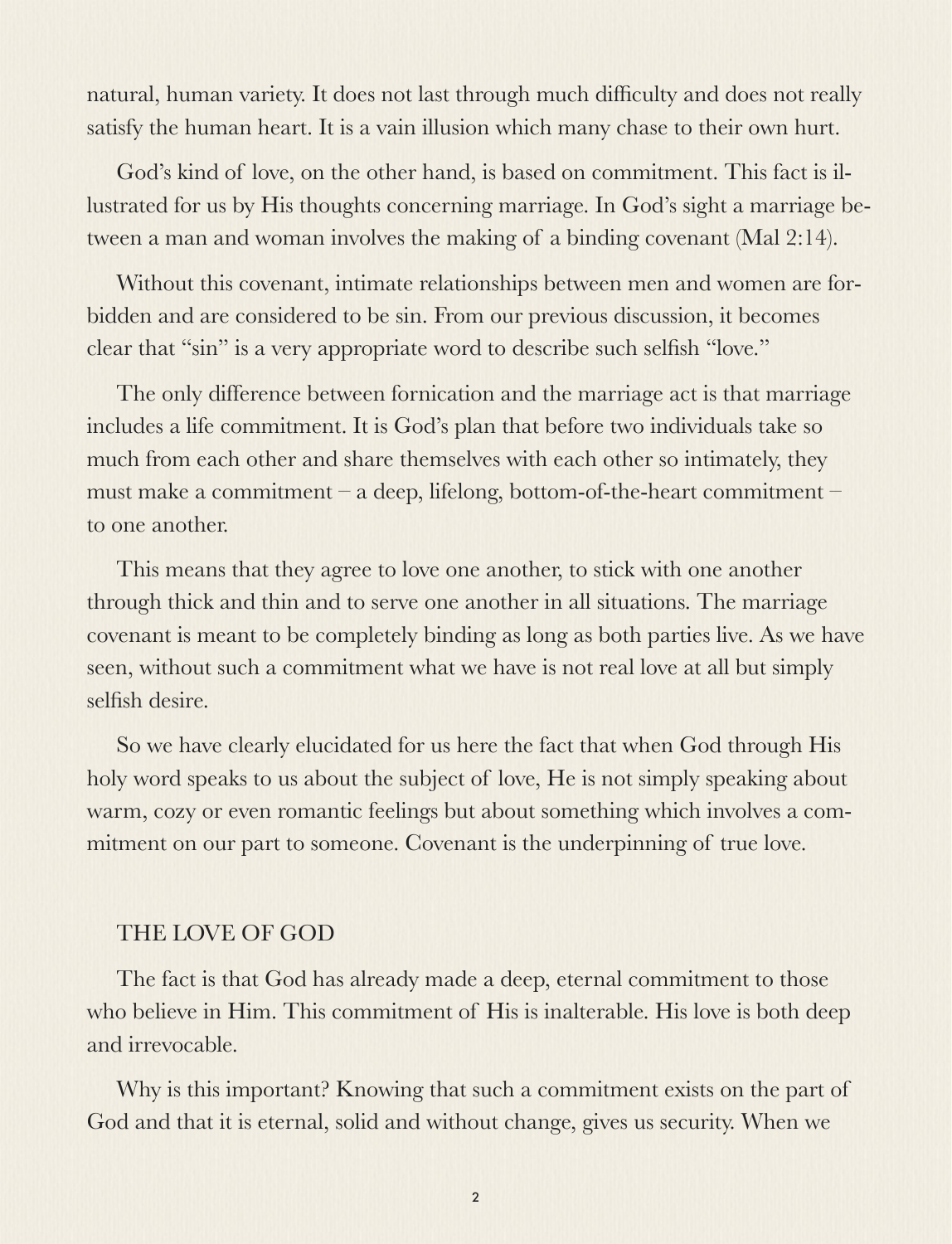know that we are loved in such a way, we can then open our heart. When we are sure that we are loved deeply and thoroughly by someone, when we know that this love will never disappear or change, then we have confidence to open up to that person. In God's case, we can trust that whatever He finds within us, He will treat with the utmost tenderness, care and understanding. God will not simply use us and discard us.

How good it is that our God's love is not like the earthly variety! How wonderful it is that His love is both profound and committed! How much every one of us needs to feel loved unconditionally by someone! The fact that God offers us such love is one of the most wonderful parts of the gospel message.

God demonstrated His love for us by sending His own Son to die on the cross for our sins. This act of His confirms that His is an unselfish, serving kind of love. It shows the depth of His commitment to those who believe. It reveals the lengths to which He is willing to go to put the interests of others ahead of His own comfort and enjoyment.

## TRANSFORMING THE SOUL

Our heavenly Father has a plan to do a profound, transforming work in our hearts. He desires to change us from what we are into all that He is. He wishes to free us from our darkness and sin, replacing our sinful nature with His pure holy one.

Yet, for this to occur, we must be open to Him. We must be surrendered. We must allow Him to do this work. Much of what must be altered in us involves sensitive, intimate parts of our soul. His healing hands may need to touch and change things which are painful and private. No doubt, He will need to expose in us things which are embarrassing and difficult – things which we don't like to see and hope that no one else knows about.

God will not force His way upon us. He will not push us to open up or to let Him do His work. Our Lord is extremely sensitive in this area not to violate our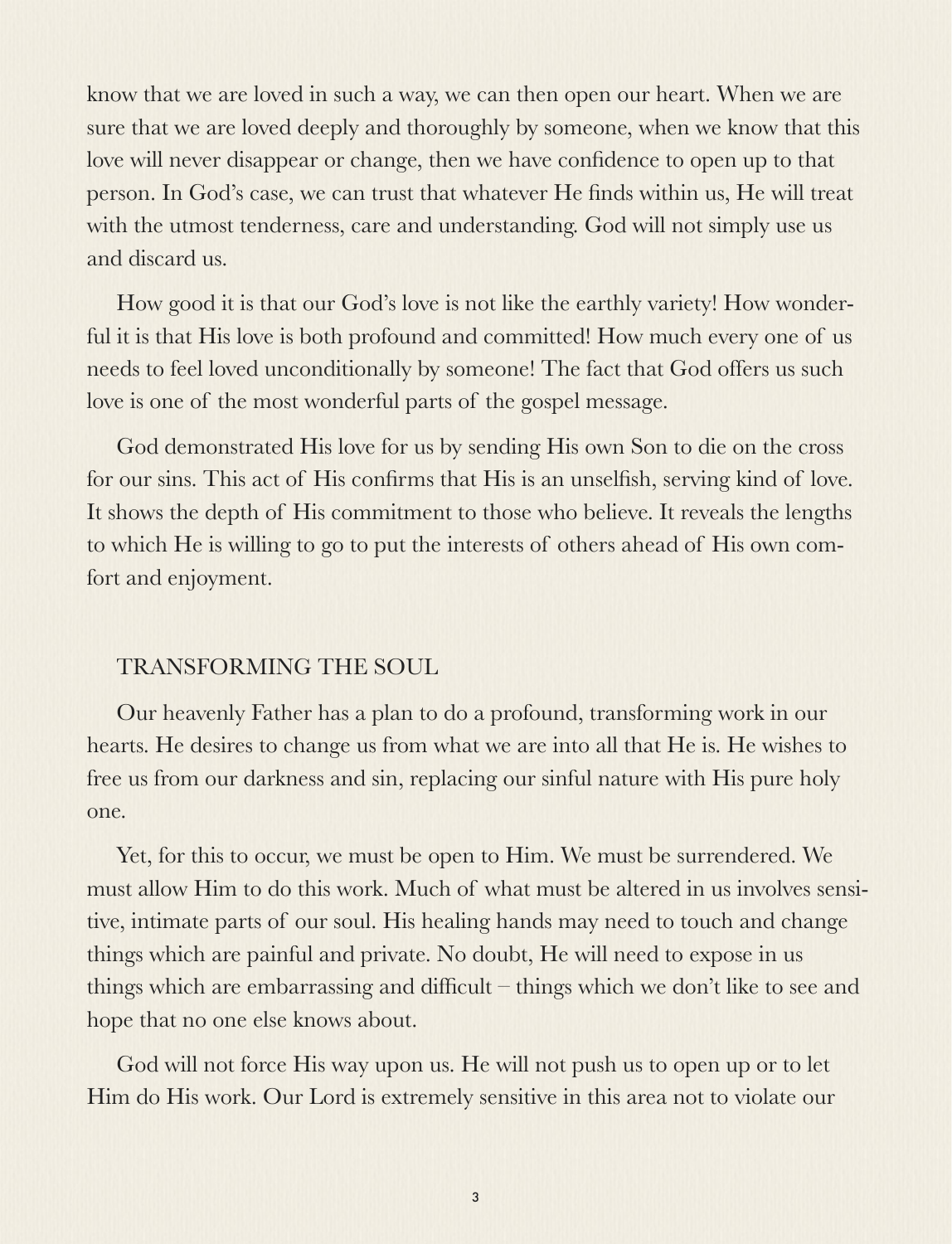will in any way. He will go not one centimeter further with His work inside of us than we are willing for Him to go.

For this reason, knowing the love of God is essential. Realizing His commitment to us, His profound passion toward His people and His unchanging love will help us to open up completely to Him. Knowing this love, we can lay our lives bare before Him without barrier or resistance, allowing Him to do His transforming work.

Such yielding is essential. Such opening to God is the only way in which His work in us can progress without hindrance. Only when we are completely ready and willing for Him to touch, expose and tenderly change everything in us will we experience His transforming work. Such complete surrender of our inner man can only occur when we know that we are fully loved.

In Ephesians chapter 3, Paul prays for those who will believe. His heart's desire is that they would know the love of God in such a profound way that they could be considered to be "rooted and grounded" in it (vs 17).

This knowledge of divine love then becomes a basis for our relationship with Jesus. It opens the way for us to be: "...able to comprehend with all the saints what is the width and length and depth and height [of God's person and plan]" (vs 18). The end result of knowing such an amazing love is almost unbelievable. It is so that we could be: "...filled with all the fullness of God" (vs 19). Here is an amazing thing. It is God's revealed will that we be filled with "all the fullness" of who and what He is.

Yet how is such a wonderful thing possible? It is only by being completely open and yielded to Him. This can come to us exclusively by knowing and being completely confident in His committed love for us.

### THE FIRST COMMANDMENT

With this understanding we will now examine a well-known verse. This passage speaks about our part in this wonderful, holy relationship. We read: "And you shall love the Lord your God with all your heart, with all your soul, with all your mind,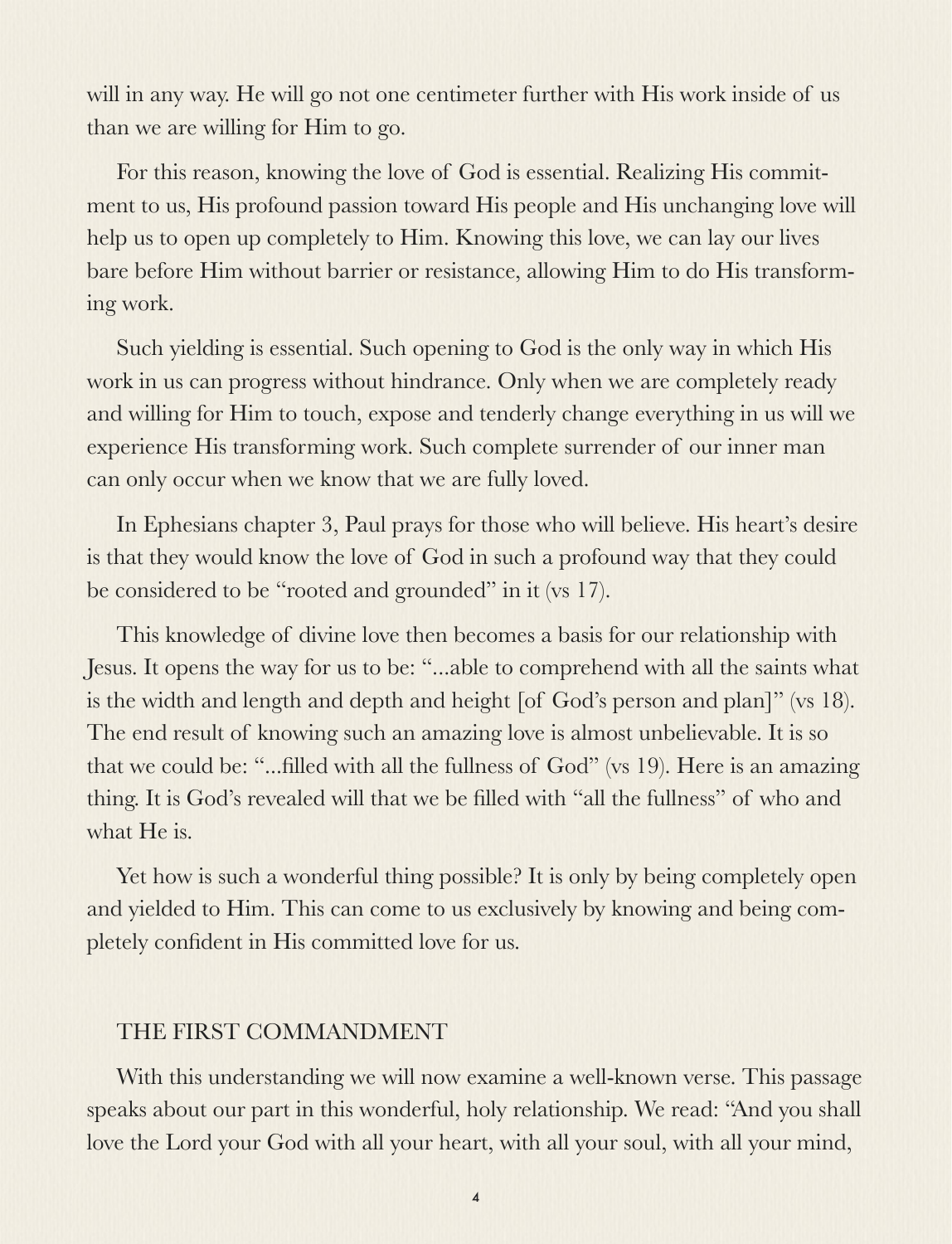and with all your strength. This is the first commandment" (Mr 12:30). The fact that God is commanding us concerning this love is a clear indication that this is what He is seeking.

As we have been seeing, if we are to fulfill God's plan, it will not be enough for us just to have a few warm feelings towards Him. It will not be sufficient merely to have a little desire for Him, to appreciate things about Him, or even to enjoy His presence occasionally.

What God is asking of us here is a total, unreserved surrender of all that we are, everything we have and all that we possess, to Himself. This verse speaks of a complete yielding to God. It means that we offer ourselves to love Him, open to Him and serve Him, doing everything we can to please Him. It also means that we realize that this is a binding, lifelong commitment.

It is possible for a person to seek God with another, human kind of love. Some seek Him for success and/or prosperity. Others are looking for healing, blessings and solutions for any number of other personal problems. Many look to God for what they can get from Him, with little attention to how they can actually reciprocate by loving Him in a way which will be of benefit to Him too.

It is conceivable that many in the church today see their relationship with God as a one way street. In their minds, they picture God doing all the giving and them all the receiving. Perhaps they imagine God as a sort of celestial dispenser of good things, but not as a living Person with whom they can have a love relationship.

This sad condition does little to change our souls. It impedes spiritual growth. It limits the work of God in our lives. Without seeing God's love and corresponding to it by yielding ourselves to Him and loving Him without barriers, we cannot make much progress in the spiritual life.

In the garden of Eden, Adam and Eve were naked, yet they were not ashamed. When a person is naked, it means that there is nothing secret. Nothing is hidden or reserved. Interestingly, when God's celestial woman is revealed in Revelation chapter 12, she too appears to be virtually naked. We read that she is only "clothed with the sun" (vs 1).

5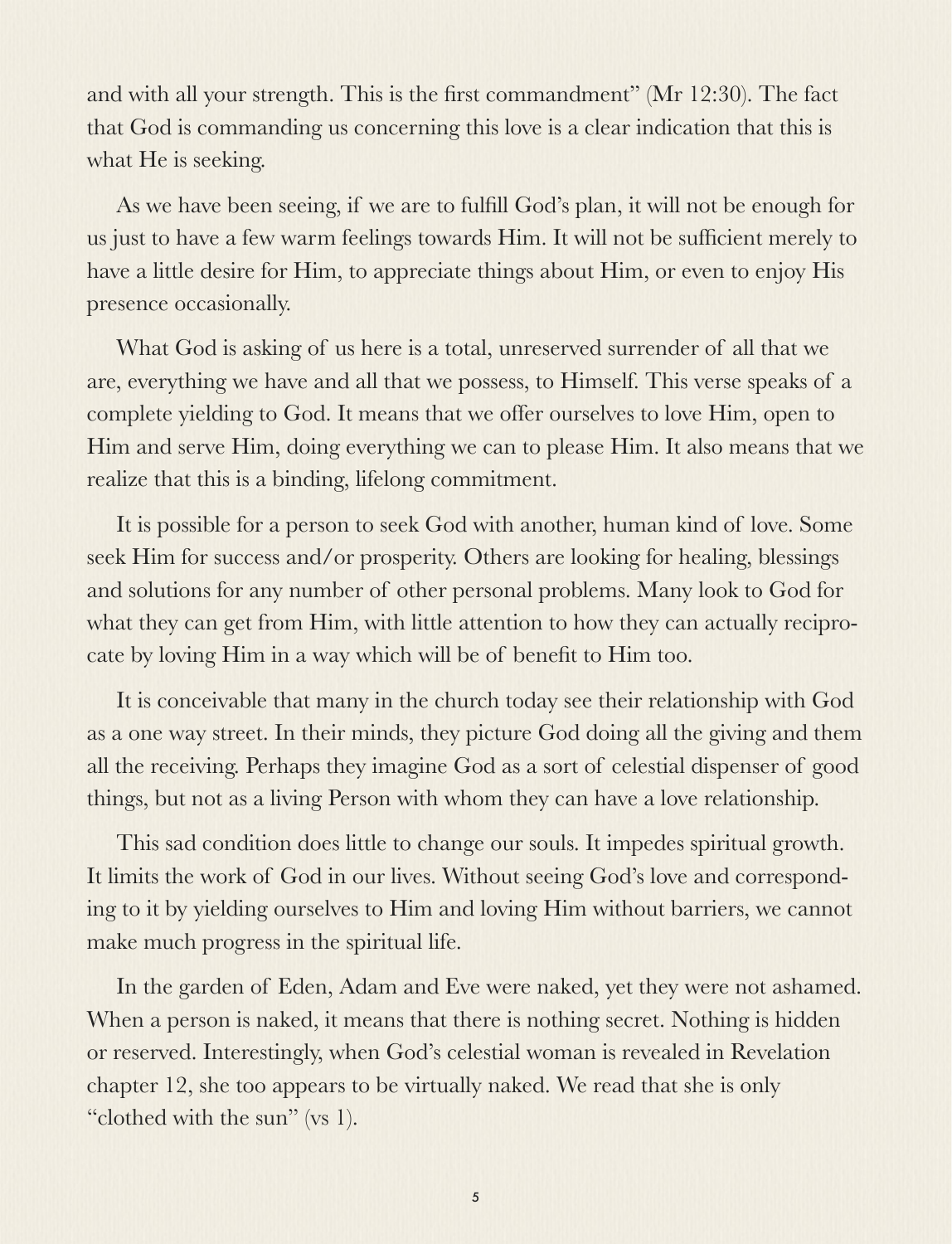But a celestial orb makes for very poor clothing. It cannot fit very well. What we can understand here is that, instead of garments, she is clothed with glory, an intense bright shining which resembles the sun. This must be the glory of God. Confirming this, we read in Revelation 21:11 that the bride of Christ has "the glory of God." This must be part of, or perhaps all of, her clothing.

What does this mean to us? Certainly neither we nor the scriptures are promoting nudism. But what we understand here is that in our relationship with God, there should be nothing secret, nothing hidden.

Between us and Him, there should be an openness and transparency of uninhibited love. We should have no emotional barriers or resistances. We don't need any "clothes" to hide ourselves from Him. Through our love relationship with Jesus, we can arrive at a holy intimacy with Him which allows Him to transform our lives.

### THE SECOND COMMANDMENT

As you probably already realize, the second commandment is similar to the first. "You shall love your neighbor as yourself" (Mr 12:31). In this matter also, if we are to be real Christians, this should be our experience. This commandment too involves a commitment – not a partial concern or passing interest – but a total, unreserved commitment of ourselves to our neighbor.

This verse, although it certainly does apply to everyone, has a very special application in our relationship with other Christians. If we are to live in harmony with God and the thoughts of His heart, we must know a heartfelt, complete, lifelong commitment to other men and women who are believers in Jesus Christ, just as He does.

Through Jesus, we have become members of the same body. We have all been bought with the same precious blood. We have been drawn by God into a relationship with others which we are able to nurture.

Every part of a human body has an integral life commitment and life relationship with the others. Without this the human body could not function properly.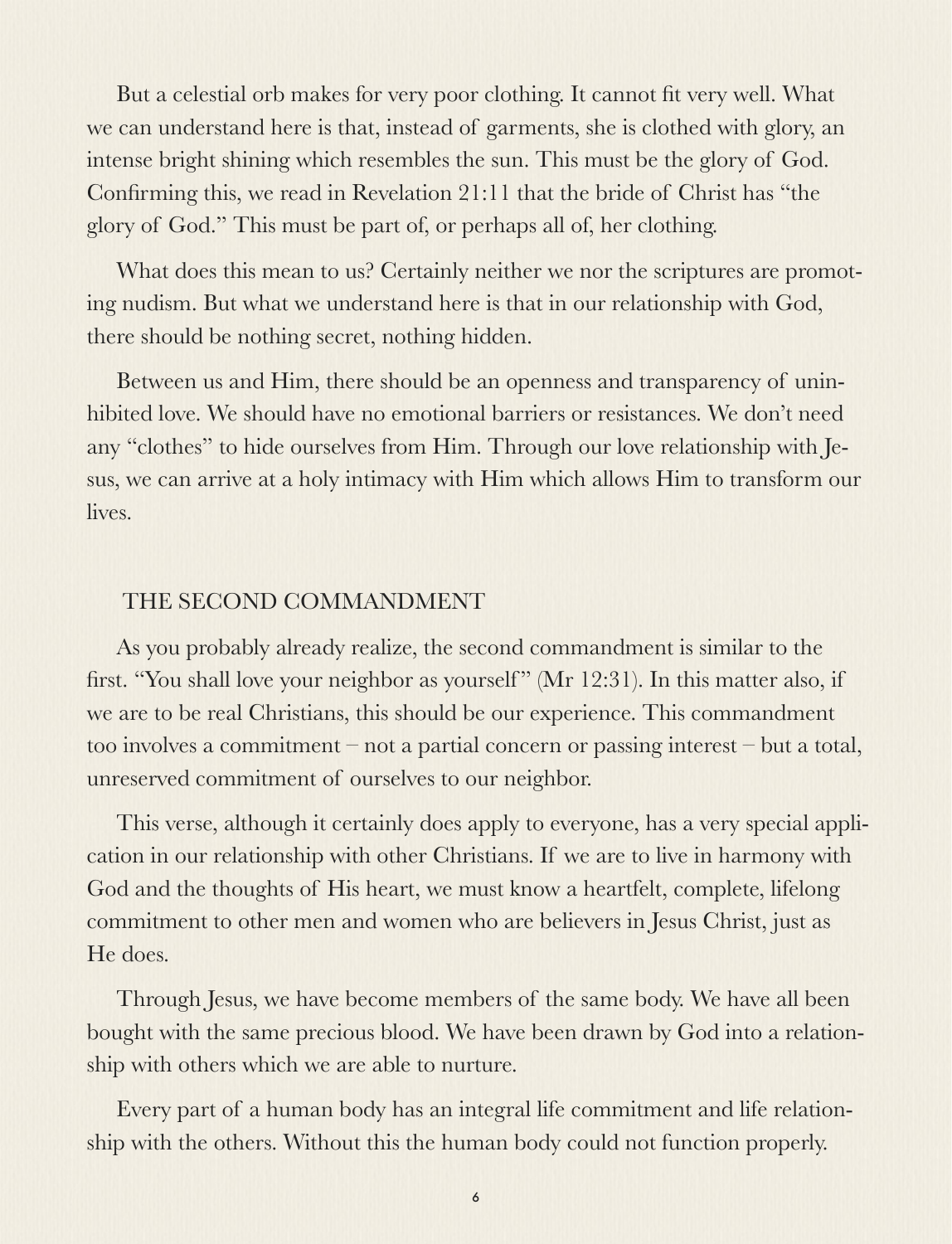The same is true of the body of Christ on the earth today. We are instructed to have a commitment to other Christians in which we have determined that we will serve them with the life of God.

If we have this genuine love for the other members of Christ's body, our relationship with them will be as follows: We will seek their good above our own (both financially and spiritually), we will spend time praying for their needs, we will be alert for ways in which we can help them (both practically and spiritually) and we will spend time with them. (This means seeing them more than once or twice a week from a distance in church meetings.) We will make every attempt to encourage them and look for opportunities to build them  $up$  – in short we will cultivate a body relationship with them which will allow God the opportunity to minister to them through us.

Additionally this infers that we will say nothing – absolutely nothing – about them which would cause anyone else to think less of them or in any way diminish their love for them.

Obviously, this kind of love is not natural. It is not the normal response of the human heart. So, this love must have another source. It must come from God. And it does. When we are willing to enter into a love relationship with Him, we begin to experience His love for others also. The love that He has for the world can begin to fill our hearts too.

Our love for God and then our love for one another should be first and foremost in our lives. What we are talking about here is a love for other people  $-a$ commitment to others – that is going to change our lives. It is going to alter our priorities.

It is going to necessitate putting others first and "self" last just as Jesus did. It is going to put demands upon our time and energies that will interfere with our own plans and pleasures. It may sometimes make us uncomfortable. It, no doubt, will take us beyond our "comfort zones."

However, these difficulties will only last until we realize through experience that God's blessing is upon this way. We are going to find God while we serve others – as we gird on the towel and minister to their needs – in a way that we have never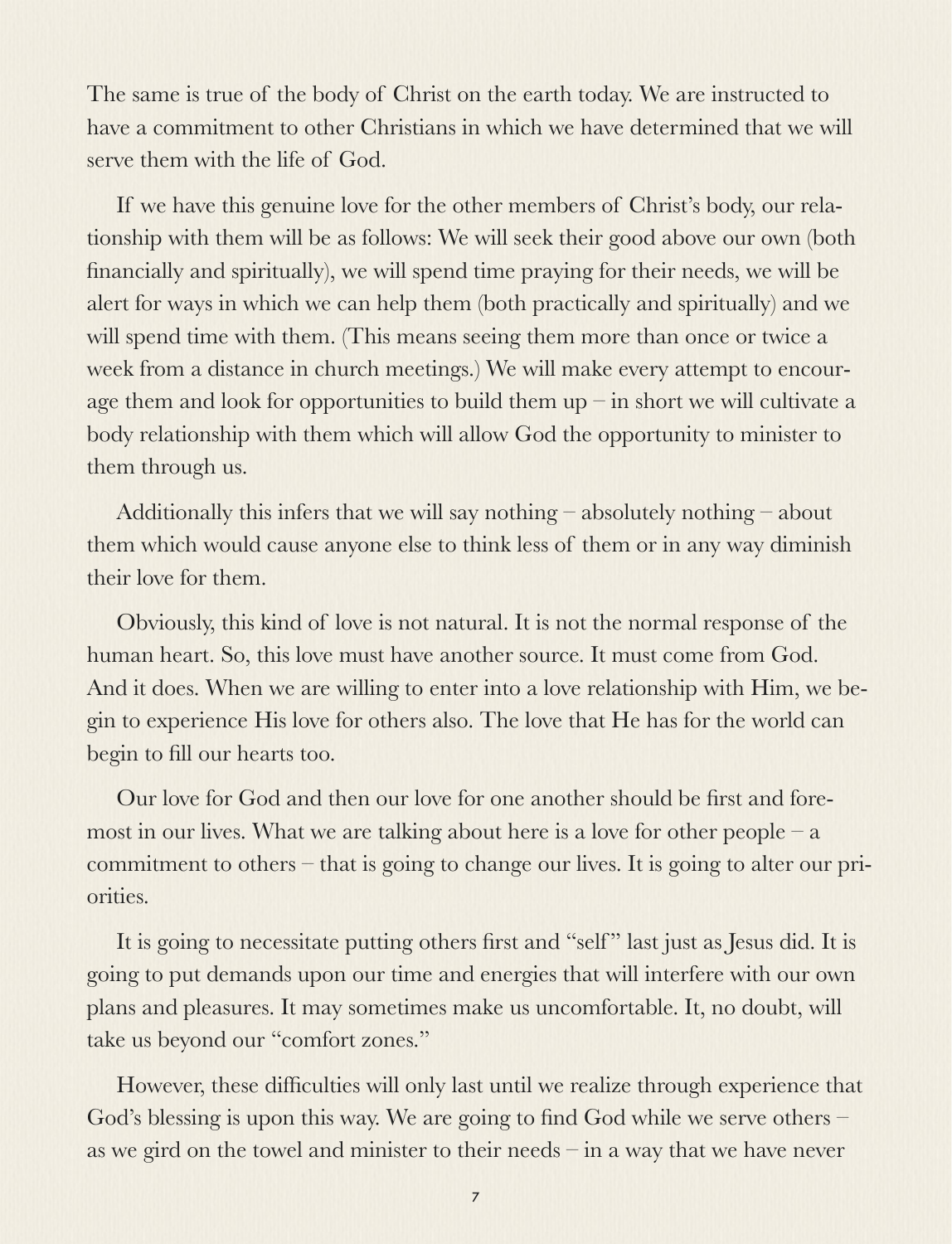experienced Him before. We are going to discover what the word "blessing" really means.

### A PROPER CHURCH EXPERIENCE

Such love is the substance of the true church. It is an essential ingredient. Without it genuine "church" really does not exist. It is all too possible to have a religious organization which is full of "good" Christians, wonderful programs and crowded meetings – something which everyone would call a "church" – that is almost devoid of the real thing. How often it is that believers relate to each other only superficially and sporadically.

When a human body is functioning normally, its members are intimately associated with each other. If this commitment breaks down, the life drains away. This same rule also applies to the church. To the extent that believers have a life covenant with one another, they actually express the body of Christ.

Conversely, to the degree that Christians fail in this area, they cease to experience the church in any practical way. While it is true that all God's children are part of the church, if our experience of God's love is missing, we are living in spiritual poverty. What a tragedy it is that so much of what passes for Christianity has strayed so far from God's priorities!

The true expression of Christ's church which we have been describing is the best environment for spiritual growth. While believers can and should grow individually, it is when all the members of the body are functioning in a love relationship with each other that the most spiritual progress can be made. In this situation all the needs of everyone, especially new converts, can be met satisfactorily.

Just as a family which is full of love is the best place to raise a child, so the church which practices love for one another is the ideal environment in which believers can grow to maturity.

Imagine for a moment the effect this sort of thing would have upon your walk with the Lord and also upon those with whom you are acquainted. It could not take long before real progress became evident.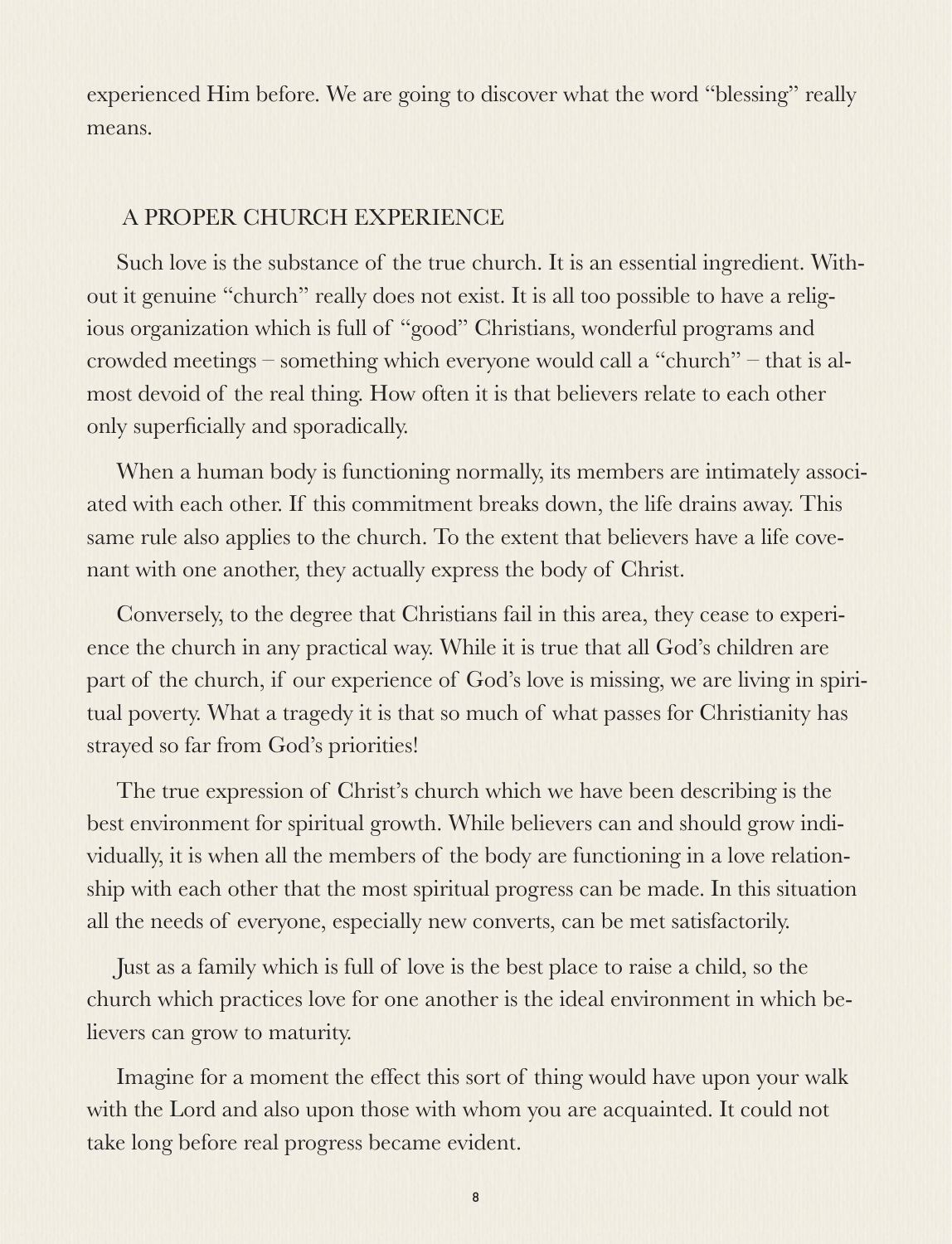This is not a "pie-in-the-sky" suggestion. It is God's revealed intention for His church to function in precisely this way! These things are clearly taught throughout the whole New Testament. If our experience is anything less than this, we should fall on our faces before God and plead with Him to change us and those around us so that we can fulfill His will.

There is no doubt that this is God's plan. There can be no mistaking the fact that this is exactly what Christ desires. How then can we proceed on without experiencing it? How can we continue to claim to be Christians, imagine that we have a relationship with the Lord or suppose that we are having any meaningful church experience while not living in God's love for one another? The answer must be that we cannot.

I am not suggesting that we can practically enjoy this kind of relationship with every other Christian in the world. However there should be some – those whom God has pointed out to us – with whom and to whom He wants us to have a loving commitment. Just as bricks in the wall of a building are most intimately associated with the ones immediately around them, so it is in the Christian life.

Our commitment to a few will be something which we experience practically. Our commitment to those whose lives are more distant from ours will of necessity be somewhat less experiential. Nevertheless, it should still exist and should manifest itself whenever the opportunity arises. This fact is clearly demonstrated by the New Testament's teaching on showing hospitality to strangers (Rm 12:13, Heb 13:2).

### LOVE MUST BE GUIDED BY GOD

We must be warned here that this love which we express towards others, since it is from God, must also be guided by God. We cannot simply be led by human sympathy or feelings. Our "love" must not be motivated by merely human instincts. When we are speaking about a commitment to love, this is something which must not be guided by natural compassion, but by the Lord.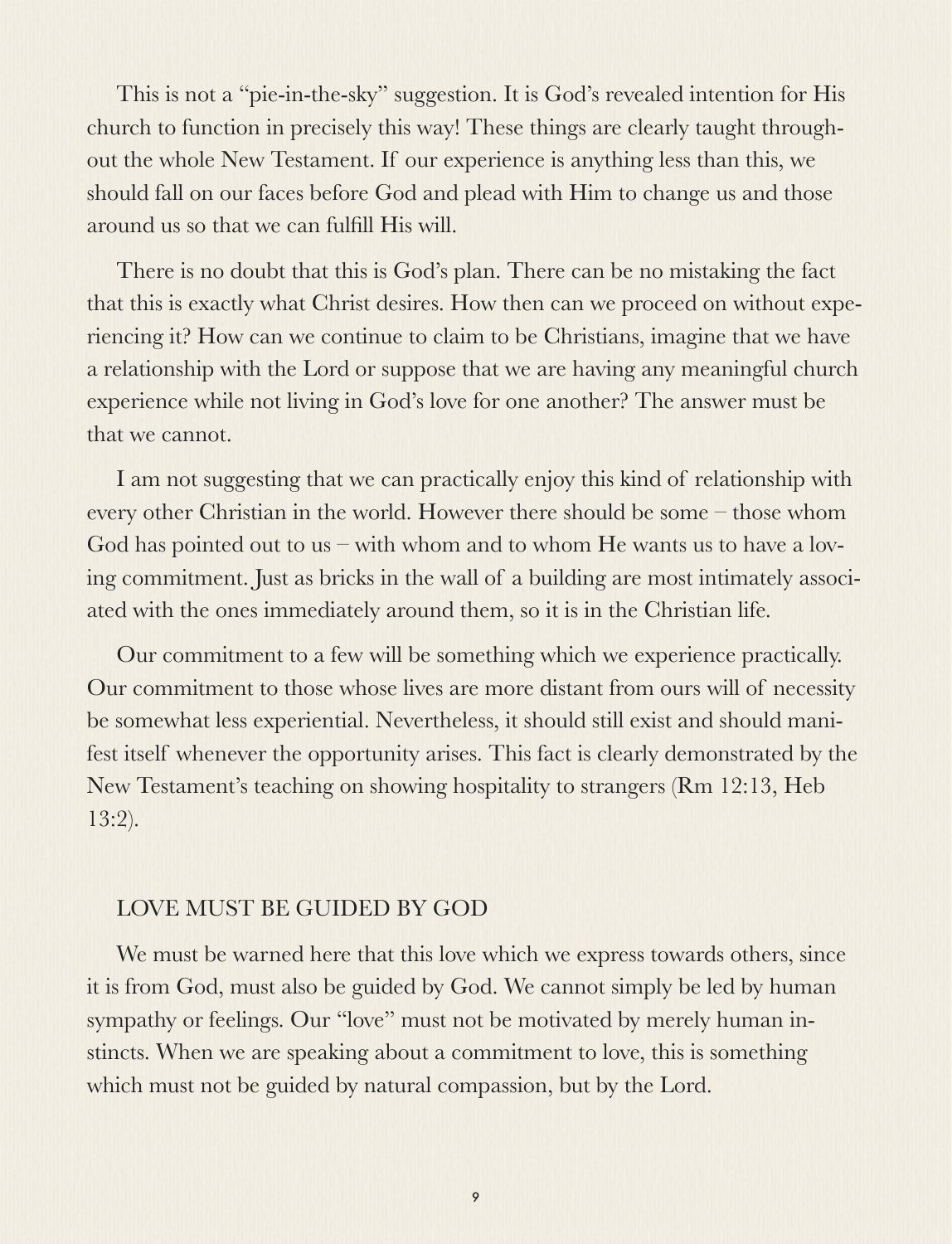It is obvious that we are not able to meet every human need in the world. It is not even possible to meet those which we see around us every day. We must be led by God, not by human sentiment or necessity. Our love must be an expression of the leadership and authority of the Holy Spirit.

Not even Jesus tried to meet every need. An example of this is the beggar who God used Peter and John to heal. He sat at the entrance to the temple every day. It was his place to beg (Acts 3:10). It is probable that Jesus passed him there, perhaps several times. Yet the Father did not lead Him to cure this crippled man at that time.

If and when we try to help people without the leadership of the Holy Spirit, we will get into trouble. Sometimes, we will even suffer for it. For example, when we try to help someone whom God is disciplining, we can end up on the receiving end of a few blows from the Divine rod also. This is a warning I pass along which comes from many hard and painful experiences.

When our heart is submitted and willing, God will guide us in fulfilling His will by expressing His love both to the church and the perishing world. It is essential to make a love commitment to others. But is also imperative that, as in all other Christian acts, we be led by the Holy Spirit. If we do not follow Jesus, being guided by Him in our quest to love, we will encounter many frustrations.

### OTHER COMMITMENTS

Please notice here that I am not speaking about commitment to a church, religious organization or group. The Bible nowhere teaches this sort of commitment. In fact, it protests against it (I Cor 1:12,13)! I am also not speaking here about commitment to leaders, to those "over you," or to some kind of hierarchical arrangement which some Christians advocate. Neither am I urging a slavish allegiance to some doctrinal position.

Such commitments, either to organizations, leaders or teachings are powerless to produce the result that God desires. It is all too easy for Christians to be "good church members," to be loyal to some ministry or to be faithful to a particular reve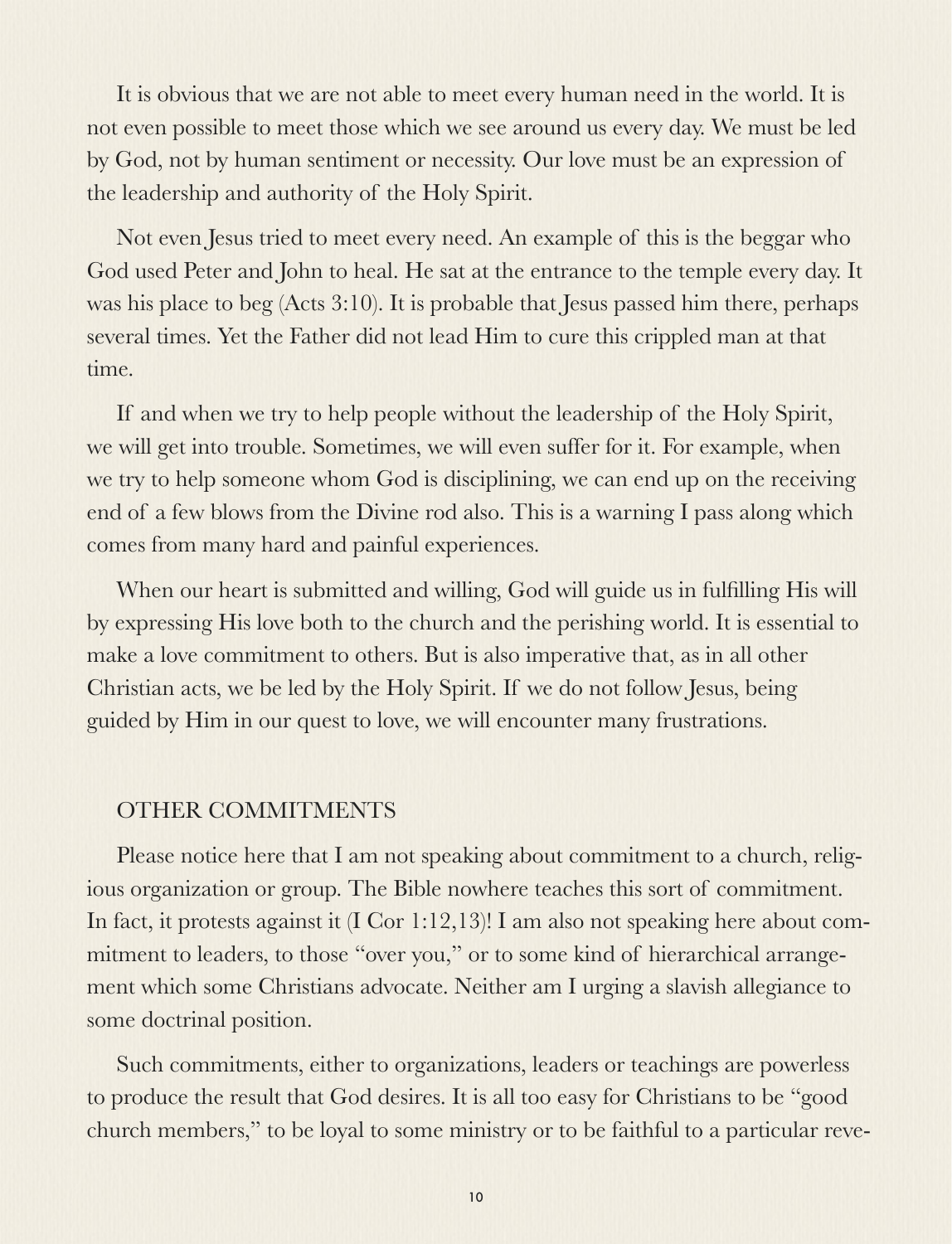lation and still possess very little of this kind of love. A cursory examination of the situation in present-day Christendom should serve to graphically illustrate this point.

The great danger of these other commitments is that they are often substituted for the true love covenant about which we have been speaking. An example of this occurs when people think that because they have made a commitment to a certain church group, perhaps by "joining" or signing a membership agreement, that this is the extent of their obligation. In reality, their responsibility to God and to other believers is not even touched by this kind of activity.

The commitment which we are discussing here is much, much deeper than this. The results which can be achieved with group, leadership or doctrinal commitments and the "unity" which is brought about in this way is unfortunately outward and artificial.

While these commitments involve a devotion to things, God's way is commitment to people. Only that which results from a total love covenant one with another is either real or scriptural. Furthermore, it is only this kind of commitment that God commands.

A further difficulty which these extra-biblical commitments raise is that of divisiveness. This sin occurs when people's love for each other is affected by their group allegiances. How often we do not love, or even hate, those who disagree with us. How common this practice is today, yet nothing could be more destructive and contrary to real love. Understandably, the scriptures soundly condemn such activity (I Cor 3:3ff).

## THE CHURCH REVOLUTIONIZED

Truly this is the great lack in the Christian Church today – brotherly love. If all believers had this deep commitment to one another, a love which involves a life covenant to serve all other Christians, regardless of their opinions, backgrounds or creeds, present-day Christianity would be revolutionized.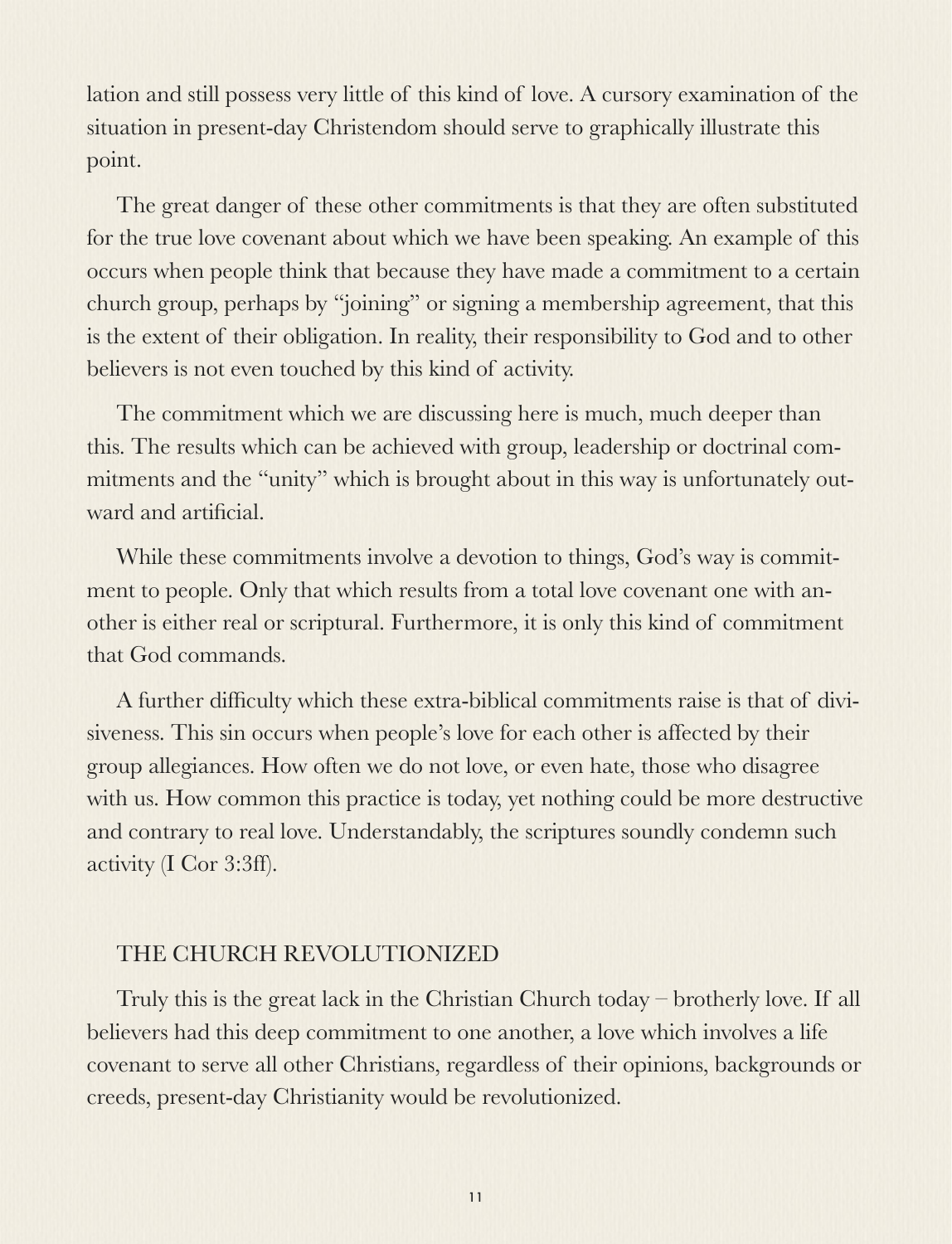Many people today speak about unity among the churches in the body of Jesus Christ. But with such efforts the big question always is: How is such a thing going to come about? Should we just shake hands over our doctrinal fences? Should we produce some kind of world-wide organization in which we can exhibit an appearance of oneness while still maintaining our separations? Or should we get off in still another corner, rally around still another doctrinal position which will "guarantee" unity and insist that all others come and join us? I think not.

I believe the only hope we have for real unity is brotherly love. The only chance believers have to arrive at the place where God manifestly wants us to be, is to truly know His love for us and then with this love begin to "...love one another with a pure heart fervently" (I Pet 1:22).

This love about which we are speaking must transcend denominational barriers and boundaries. It must be a love which is heartfelt for everyone regardless of their disposition or affiliation. It cannot be selective but must be based upon the same criterion upon which God has received others.

We should love other believers for only one reason: the Father has loved them and chosen them to be His. There are no other options. Once God has saved someone by giving them His life, we are commanded to love that person. It is our Christian responsibility.

As we come before God and allow Him to fill our hearts with His love for all of His people, we will no longer recognize any separations in the body of Christ. We will be genuinely "discerning the Lord's body" (I Cor 11:29). If by some mighty act of God, all Christians could be given this viewpoint, the denominations and divisions, which are so familiar to us today, would cease to exist.

Love is the opposite of division. The sectarian situation in Christianity today is a shame to the Lord. It is a disgrace to His name and a blot upon His precious testimony. If we could be brought by God to repentance concerning this sin of not loving one another, the church would truly be revolutionized. Love is an unconquerable force that should bind believers together in these last days. May we seek God until we have it!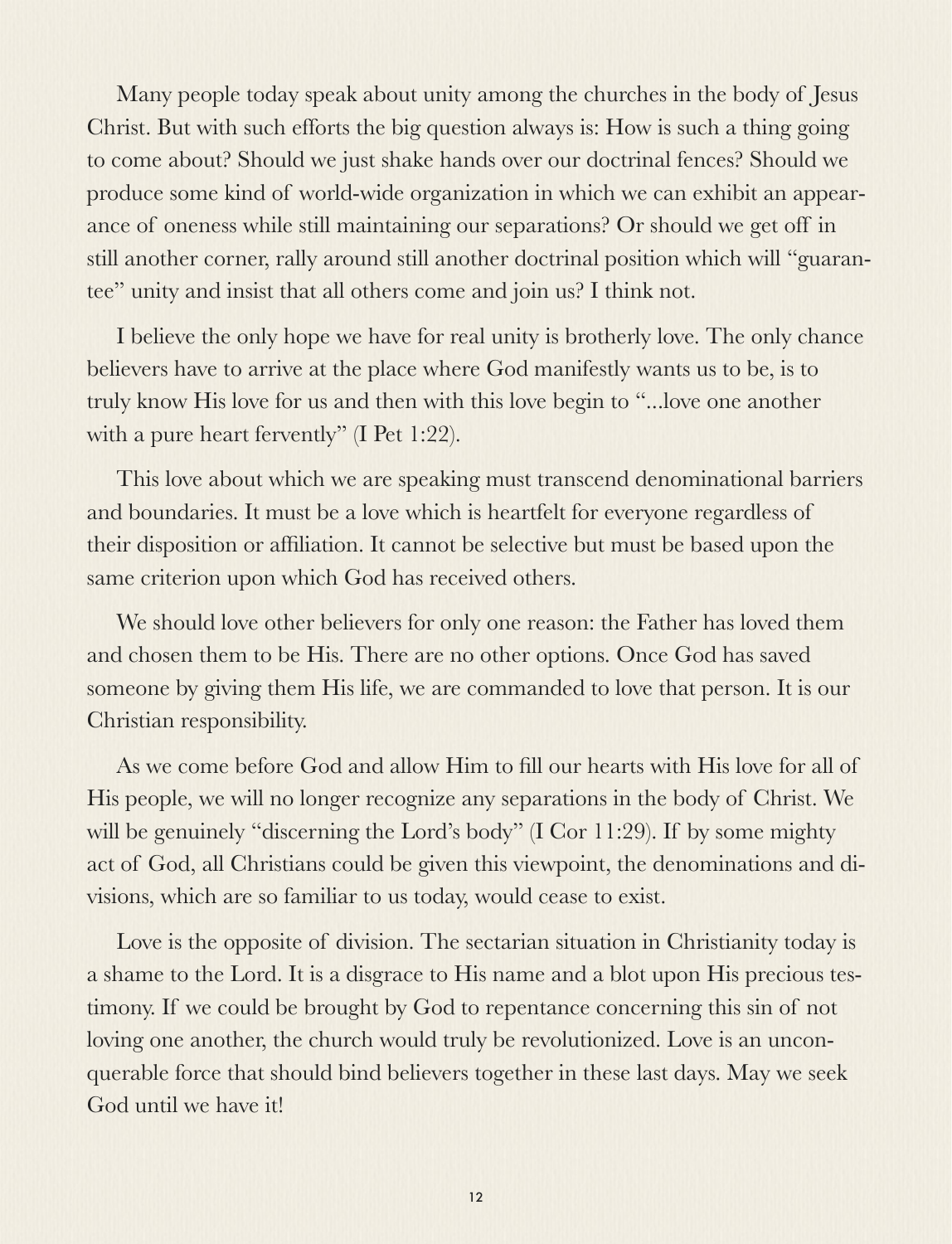### A TESTIMONY TO UNBELIEVERS

Not only would love revolutionize the church, but it would also have a tremendous impact on unbelievers. The testimony of Christianity would be sent forth with such power that it would be irresistible.

Jesus said: "By this all will know that you are my disciples, if you have love for one another" (Jn 13:35). It is our love that will be a witness to the world. It is the fact that we have been so delivered from self and sin – the things which separate us today – which will persuade unbelievers that Jesus Christ is real. Love is the evidence of true salvation (I Jn 3:14).

If our hearts are right with God and with one another we will also love unbelievers. God certainly does. As is clearly seen from the parable of the good Samaritan, the word "neighbor" includes everyone. Jesus instructed us to go "...into all the world, and preach the gospel to every creature" (Mr 16:15).

But what gospel do we have to preach if we don't have love? We may have doctrine to teach or a form of religion to propagate. We may be trying to straighten out others' thinking. But unless the love of God is truly "poured out in our hearts" (Rm 5:5), unless it has wrought an eternal change within us which is seeable, we have very little chance to reach the unsaved millions for Christ.

Brothers and sisters, please take heed to this message. This is not an inconsequential consideration. This is not a side issue. This is perhaps the most crucial problem facing the church today!

Do we love as He loves? Do we have the kind of life commitment to Him and to others which the scriptures so clearly exhort us to have? Are we willing to lay down our lives for each other or for Him – literally (I Jn 3:16)?

Do we have more than good feelings for, or an appreciation of, other Christians and the world around us? In short, do we really know and enjoy the love which God has for us and are we too being filled with it?

If we do not have this sort of love in our Christianity, then we are missing something. If this variety of love is lacking, we have only a superficial religion and are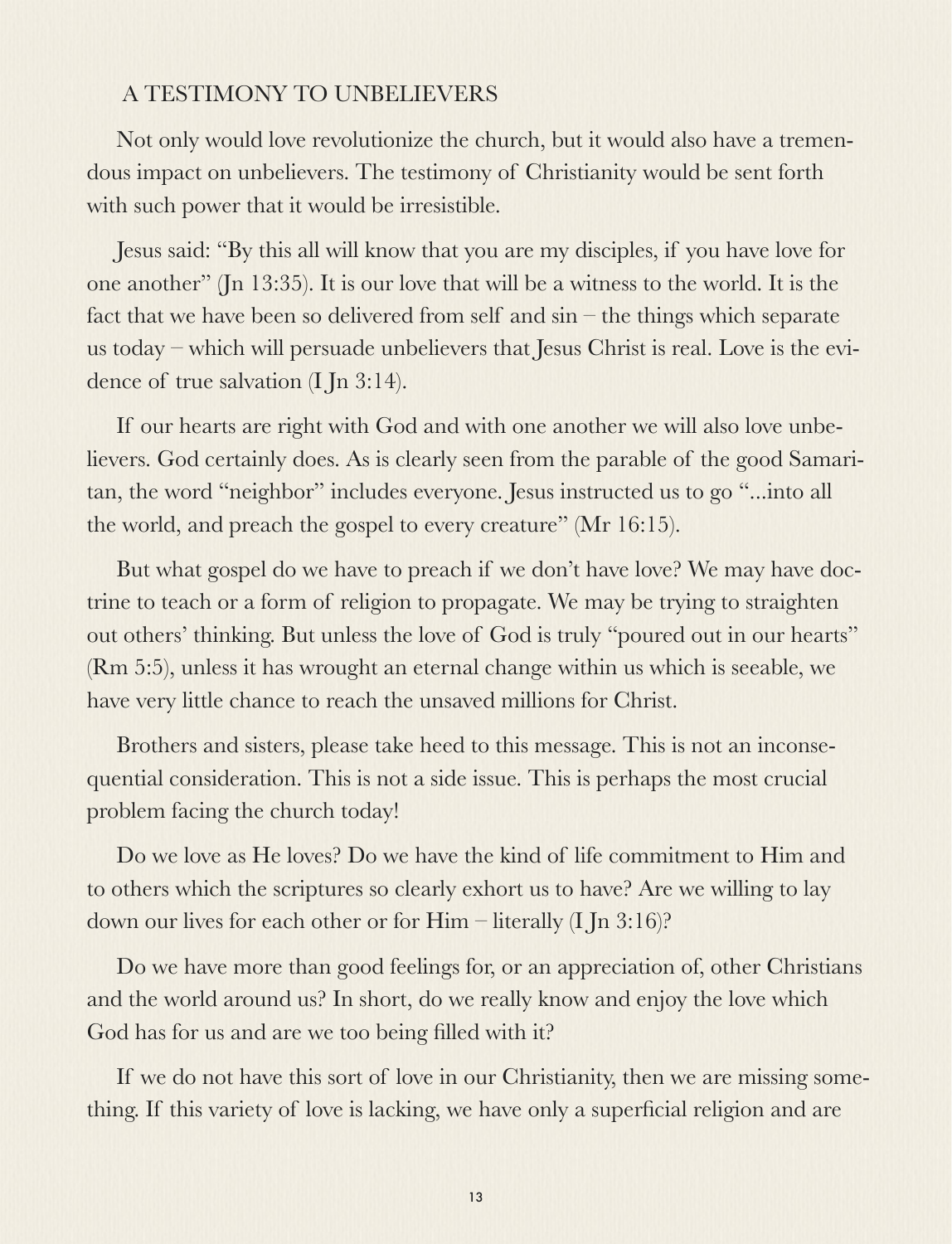failing to know the heart of God. It is evidence that we have not yet known and experienced for ourselves the unlimited love of God.

May God have mercy upon us! May He shine His light into us, revealing what is in our hearts concerning these things, so that He could bring us to yield ourselves totally to Him, thus opening the way for the love of God to be perfected in us.

Naturally, after reading this message, many people will ask such questions as: "How can all this come about?" or "Where can we go to find a group which is practicing these things?" The answer is that it must begin with you. Don't wait for others to do it first. Don't delay until you find a church or "fellowship" which "has it right." Start where you are and begin to practice these things yourself.

While this might sound quite difficult, I believe it can be accomplished by following these simple steps.

Firstly , we must clearly understand that this love is not something which we can find within ourselves. It only comes from God. The scriptures are clear– "God is love." He has a deep, irreversible love for His people and for all mankind. When we come to Him and open our heart fully, He will fill us with the love that is necessary to fulfill His commands.

Next, it will be necessary to make a decision – a conscious, deliberate, firm decision – to commit yourself to others. Such love does not often come spontaneously. You will probably not be drawn into these relationships by your feelings. In fact your natural reactions to others will probably keep you from it.

Therefore you must resolve from the very beginning not to let anything turn you from this way. Although such a commitment will no doubt have to be remade again and again and will deepen tremendously over time, it is the only place to begin.

While your commitment can and should apply to everyone, only reciprocated love is deeply satisfying. Therefore, secondly, it will eventually be important to find a few like-minded individuals who are willing to join with you in these things.